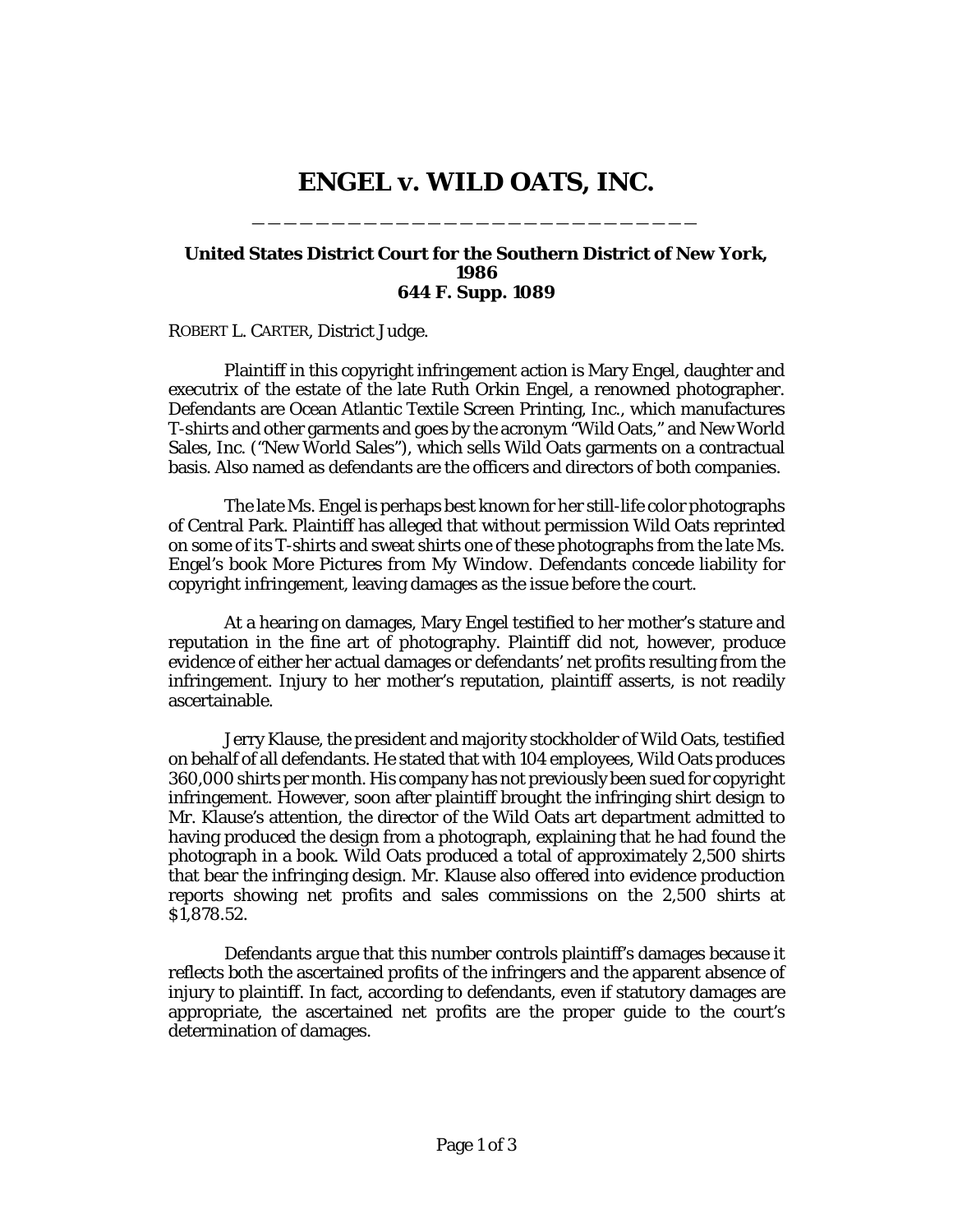Plaintiff disagrees. She argues that it is her absolute right to elect the statutory remedy. And in her view this remedy is inherently open to the court's discretion, not controlled by the net profits figure, because her damages are not readily ascertainable. Plaintiff requests the statutory maximum of \$50,000 for willful infringement or, in the alternative, the maximum of \$10,000 for unwillful infringement. *See* 17 U.S.C. §504(c). She also seeks attorneys' fees and costs, and permanent injunctive relief against the infringement.

## **DISCUSSION**

The victim of a copyright infringement who seeks damages is entitled to choose between two remedies. She may pursue the actual damages she has suffered plus the infringer's additional profits; or she may elect statutory damages to be determined, within specified limits, "as the court considers just." 17 U.S.C. §§504(b)-504(c). The choice of remedies belongs to the plaintiff, as the plain language of section 504 says, and she may exercise her choice at any time before the final judgment. However, once the plaintiff elects statutory damages, that remedy is generally exclusive.

Plaintiff has exercised her right to elect statutory damages. The only task at this point is to determine a just award. The court takes up the task with the frank acknowledgment that its discretion on this subject is anything but narrow. Indeed, the court's "discretion and sense of justice are controlling" subject only to the specific statutory limits. Congress surely did not grant this discretion unthinkingly. On the contrary, flexibility in fashioning an appropriate award when actual damages and profits are unclear is entirely consonant with the broader goal of providing the copyright owner with "a potent arsenal of remedies against the infringer," *Sony Corp. v. Universal City Studios*, 464 U.S. 417, 432 (1984). And it is equally consonant with the parallel goal of discouraging further infringement.

With these general considerations in mind the court must disagree with defendants' suggestion that their estimate of the profits derived from infringement should control the determination of statutory damages. The infringers' profits are a factor to consider, but only one among others.

Other factors include the nature of the copyright, the difficulty of proving actual damages, the circumstances of the infringement, and in particular whether the infringement was willful. The importance of this last factor should be emphasized because it is the one that may affect the statutory limits on damages: While the floor on statutory damages is \$250, the ceiling is \$10,000 for unwillful infringement but \$50,000 if the infringement is willful.

The court finds that the infringement by Wild Oats was willful. The preponderance of the evidence indicates that the art director at Wild Oats copied the late Ms. Engel's photograph from the copyrighted book *More Pictures from My Window.* The art director knew or should have known that the unauthorized